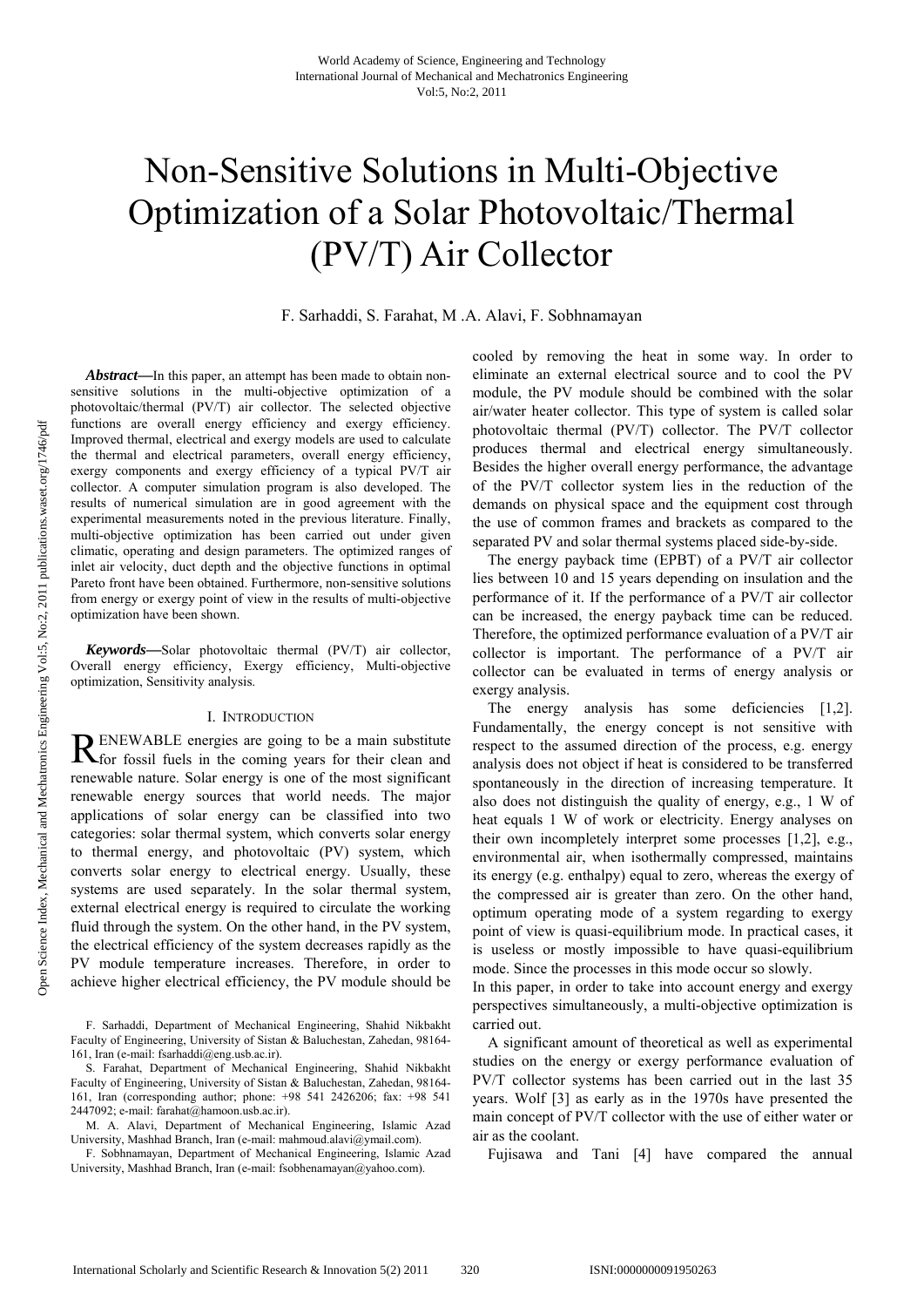performance of a flat-plate solar water-heating collector, a PV module, a single-glazed PV/T collector with mono-crystalline silicon solar cells, and an unglazed one. The energetic evaluation of the measured data showed that the single-glazed PV/T collector is the best. In terms of exergy analysis, unglazed PV/T collector gives the best performance.

Saitoh et al. [5] have compared the energy and exergy efficiency of a brine-cooled PV/T collector with a PV panel and a solar collector in Hokkaido (in northern Japan) and given similar equations as taken from Fujisawa and Tani [4].

Sahin et al. [6] have carried out the exergy analysis of a PV array based on chemical potential components. They have also obtained exergy components and PV array exergy efficiency. Finally, they have compared energy, electrical, exergy efficiencies under given climatic and operating conditions.

Joshi and Tiwari [7] have carried out the energy and exergy analysis of a PV/T parallel-plate air collector for the cold climate region of India (in Srinagar). They have reported the instantaneous energy and exergy efficiency of a PV/T air collector varies between 55–65% and 12–15%, respectively.

Nayak and Tiwari [8] have presented the performance of a PV integrated greenhouse system for New Delhi climatic condition and reported that the exergy efficiency of the system is 4%.

Joshi et al. [9] have compared the thermal performance of a glass-to-tedlar PV/T air collector and a glass-to-glass PV/T air collector. Their results have been shown a glass-to-glass PV/T air collector have a better thermal performance than a glass-totedlar PV/T air collector.

Dubey et al. [10] have evaluated the energetic and exergetic performance of a PV/T air collector with air duct above the absorber plate and the one with air duct below the absorber plate. They have investigated the effect of design and operating parameters and four weather conditions on the performance of above-mentioned PV/T air collectors for five different cities of India and found that the latter one gives better results in terms of thermal energy, electrical energy and exergy gain.

Sarhaddi et al. [11,12] have investigated and optimized the exergetic performance evaluation of a PV array. They have shown that the exergy efficiency of PV arrary can be improved if the heat can be removed from the PV array surface.

Sarhaddi et al. [13] have obtained a new equation for the exergy efficiency of a PV array based on exergy destruction components.

Sarhaddi et al. [14] have investigated the thermal and electrical performance of a PV/T air collector using an improved thermal and electrical model.

Sarhaddi et al. [15] have carried out exergetic performance assessment of a PV/T air collector using a modified exergy model.

Sarhaddi et al. [16] have carried out the exergetic optimization of a PV/T air collector and obtained the optimal operating mode of a PV/T air collector from the exergy point of view.

In the previous studies [3–16], the multi-objective optimization of solar PV/T collector systems has not been carried out.

In this paper, the multi-objective optimization of a PV/T air collector will be carried out. The selected objective functions are overall energy efficiency and exergy efficiency. A detailed energy and exergy analysis will be fulfilled to calculate the thermal and electrical parameters, overall energy efficiency, exergy components and exergy efficiency of a typical PV/T air collector. The thermal and electrical parameters of a PV/T air collector include solar cell temperature, back surface temperature, outlet air temperature, open-circuit voltage, short-circuit current, maximum power point voltage, maximum power point current, etc. An improved thermal and electrical model will be used to estimate the thermal and electrical parameters of the PV/T air collector. Furthermore, a modified equation will be employed for calculating the exergy efficiency of the PV/T air collector. A computer simulation program will be developed to predict the thermal and electrical parameters of a PV/T air collector. Finally, multiobjective optimization will be carried out; also, non-sensitive solutions from energy or exergy point of view in the results of multi-objective optimization will be obtained.

## II.ENERGY ANALYSIS

The proof of governing equations on PV/T air collector energy analysis is not included in order to have a brief note. More details of governing equations derivation is found in Refs. [14–16].

# *A.Thermal Analysis*

Fig. 1 shows the equivalent thermal resistant circuit of a PV/T air collector [14–16].



Fig. 1 the equivalent thermal resistant circuit of a PV/T air collector [14–16]

Writing the energy balance equation for each component of a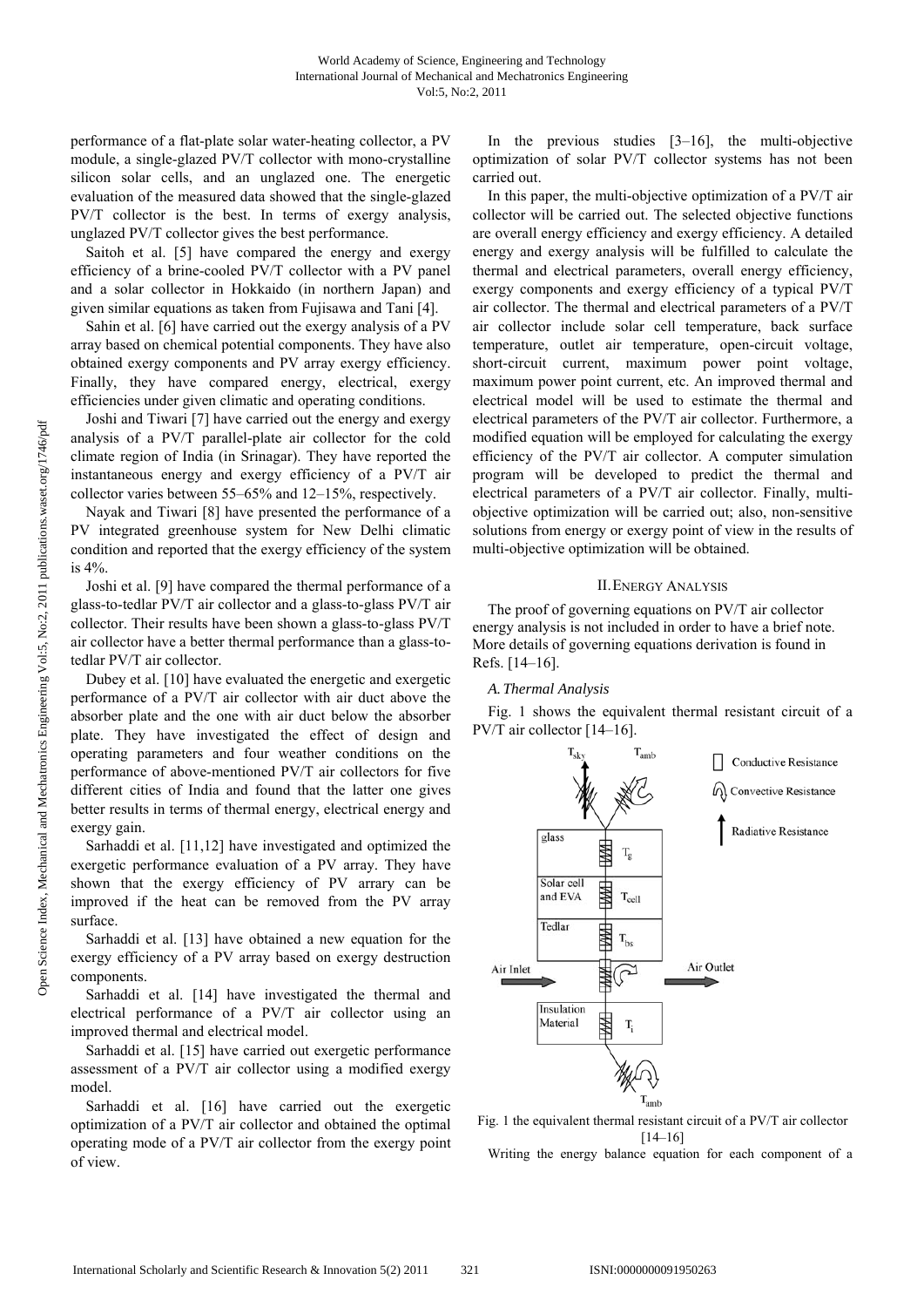PV/T air collector gives the thermal parameters and thermal efficiency of it as follows [14–16]

$$
T_{\text{cell}} = [(\alpha \tau)_{\text{eff}} G + U_{\text{t}} T_{\text{amb}} + U_{\text{T}} T_{\text{bs}}]/(U_{\text{t}} + U_{\text{T}})
$$
(1)

$$
T_{\text{bs}} = [h_{\text{p1}}(\alpha \tau)_{\text{eff}} G + U_{\text{tT}} T_{\text{amb}} + h_{\text{f}} T_{\text{f}}]/(U_{\text{tT}} + h_{\text{f}})
$$
(2)

$$
T_{\text{f,out}} = (T_{\text{amb}} + h_{\text{p1}} h_{\text{p2}} (\alpha \tau)_{\text{eff}} G/U_{\text{L}}) \times
$$
  
×[1-exp(-WU\_{\text{L}}L/(mC\_{\text{p}}))] +  
+T\_{\text{fin}} exp(-WU\_{\text{L}}L/(mC\_{\text{p}})) (3)

$$
\dot{Q}_{\rm u} = \dot{m}C_{\rm p}(T_{\rm f,out} - T_{\rm f,in}) =
$$
\n
$$
(\dot{m}C_{\rm p}/U_{\rm L})[h_{\rm p1}h_{\rm p2}(\alpha\tau)_{\rm eff}G - U_{\rm L}(T_{\rm f,in} - T_{\rm amb})] \times
$$
\n
$$
\times [1 - \exp(-WU_{\rm L}L/(\dot{m}C_{\rm p}))]
$$
\n(4)

$$
\eta_{\text{th}} = \dot{Q}_{\text{u}}/(WLG) = (\dot{m}C_{\text{p}}/WLU_{\text{L}}) \times
$$
  
 
$$
\times [h_{\text{p1}}h_{\text{p2}}(\alpha\tau)_{\text{eff}} - U_{\text{L}}(T_{\text{fin}} - T_{\text{amb}})/G] \times
$$
  
 
$$
\times [1 - \exp(-WU_{\text{L}}L/(\dot{m}C_{\text{p}}))]
$$
 (5)

Where 
$$
T_{cell}
$$
,  $T_{bs}$ ,  $T_{amb}$ ,  $T_{f,out}$ ,  $\dot{Q}_u$ ,  $G$ ,  $\dot{m}$ ,  $C_p$ ,  $L$ ,  $W$ 

and  $\eta_{\text{th}}$  are solar cell temperature, back surface temperature, ambient temperature, outlet air temperature, the rate of useful thermal energy, solar radiation intensity, the mass flow rate of flowing air, the heat capacity of flowing air, the length of air duct, the width of air duct and PV/T air collector thermal efficiency, respectively.

In order to increase the calculations precision of PV/T air collector thermal parameters, some corrections have been carried out on heat loss coefficients in a same manner of Refs. [14–16]. These corrections are not mentioned to have a brief note.

## *B.Electrical Analysis*

Five–parameter photovoltaic model for the current–voltage (*I–V*) characteristic curve of a PV module is defined as follows [14–16]

$$
I = I_{L} - I_{o}[\exp((V + IR_{s})/a) - 1] - (V + IR_{s})/R_{sh}
$$
(6)

Where, *I* and *V* represent current and voltage at load, *a* ,  $I_L$ ,  $I_o$ ,  $R_s$  and  $R_{sh}$  are ideality factor, light current, diode reverse saturation current, series resistance and shunt resistance, respectively. The calculation relations of five parameters  $a$ ,  $I_L$ ,  $I_o$ ,  $R_s$  and  $R_{sh}$  at reference conditions  $(T_{\text{cell,ref}} = 25 \text{ °C}, G_{\text{ref}} = 1000 \text{ W/m}^2 \text{ ) or at other climatic and}$ operating conditions  $(G_{\text{new}}, T_{\text{cell},\text{new}})$  have been mentioned in Refs. [11–16]. These relations are not included to have a brief note. The electrical efficiency of a PV module can be defined as the ratio of actual electrical output power to input the rate of solar energy incident on the PV surface as follows [11–16]:

$$
\eta_{\rm el} = [(V_{\rm mp}I_{\rm mp}) - Power_{\rm fan}] / \dot{S} =
$$
  
= [(V\_{\rm mp}I\_{\rm mp}) - Power\_{\rm fan}] / (GN\_{\rm s}N\_{\rm m}L\_{\rm l}L\_{2}) (7)

Where 
$$
V_{\text{mp}}
$$
,  $I_{\text{mp}}$ ,  $N_{\text{s}}$ ,  $N_{\text{m}}$ , *Power}\_{\text{fan}}* and  $\dot{S}$  are

maximum power point voltage, maximum power point current, the number of strings, the number of modules in series per string, the electrical power consumed by fans and the rate of solar energy incident on the PV surface, respectively. The overall energy efficiency of a PV/T air collector can be calculated by adding the thermal efficiency (Eq. (5)) and thermal efficiency equivalent of electrical efficiency as follows [14–16]:

$$
\eta_{\text{en},\text{ov}} = \eta_{\text{th}} + \eta_{\text{el},\text{th}} = \eta_{\text{th}} + (\eta_{\text{el}}/0.36) \tag{8}
$$

In the above equation, the coefficient 0.36 is the conversion factor of the thermal power plant [14–16].

## III. EXERGY ANALYSIS

Exergy analysis is a technique that uses the conservation of mass and conservation of energy principles together with the second law of thermodynamics for the analysis, design and improvement of energy and other systems. The exergy efficiency of a PV/T air collector is defined as the ratio of net output (desired) exergy rate to net input exergy rate [15,16]:

$$
\eta_{\text{ex}} = \frac{(m_{\text{cell}}C_{\text{p,cell}}/\Delta t)[T_{\text{cell}} - T_{\text{amb}} - T_{\text{amb}}\ln(T_{\text{cell}}/T_{\text{amb}})]}{\dot{S}[1 - 4(T_{\text{amb}}/T_{\text{sun}})/3 + (T_{\text{amb}}/T_{\text{sun}})^{4}/3]} - \frac{(V_{\text{oc}}I_{\text{sc}} - V_{\text{mp}}I_{\text{mp}})T_{\text{cell}}/T_{\text{sun}}}{\dot{S}[1 - 4(T_{\text{amb}}/T_{\text{sun}})/3 + (T_{\text{amb}}/T_{\text{sun}})^{4}/3]} + \frac{\dot{m}C_{\text{p}}[T_{\text{f,out}} - T_{\text{f,in}} - T_{\text{amb}}\ln(T_{\text{f,out}}/T_{\text{sin}})]}{\dot{S}[1 - 4(T_{\text{amb}}/T_{\text{sun}})/3 + (T_{\text{amb}}/T_{\text{sun}})^{4}/3]} + \frac{\dot{m}RT_{\text{amb}}\ln(P_{\text{f,out}}/P_{\text{f,in}}) + V_{\text{mp}}I_{\text{mp}} - Power_{\text{fan}}}{\dot{S}[1 - 4(T_{\text{amb}}/T_{\text{sun}})/3 + (T_{\text{amb}}/T_{\text{sun}})^{4}/3]}
$$
(9)

Where  $V_{\text{oc}}$ ,  $I_{\text{sc}}$ ,  $R$ ,  $T_{\text{sun}}$ ,  $P_{\text{amb}}$ ,  $P_{\text{f,in}}$ ,  $P_{\text{f,out}}$ ,  $m_{\text{cell}}$ ,  $C_{\text{p,cell}}$ and Δ*t* are open-circuit voltage, short-circuit current, gas constant, the sun's temperature, ambient pressure, agent fluid pressure at entrance and exit from PV/T air collector, PV module mass, the specific heat capacity of silicon solar cell and time interval respectively.

## IV. FORMULATION OPTIMIZATION PROBLEM

The formulation of multi-objective optimization problem is given as follows

$$
\begin{cases}\n\text{Maximize:} \left[ \eta_{en,ov} = Eq. (8) \right] \\
\eta_{ex} = Eq. (9)\n\end{cases},\n\text{subject to}\n\begin{cases}\n0.01 \le \delta \le 0.1 \text{ m}, \\
0.001 \le V_{in} \le 12 \text{ m/s}, \\
T_{cell}, T_{f,out}, T_{bs}, P_{f,out}, m, m_{cell}, C_p, C_{p,cell}, I_o, I_L, \\
R_s, R_{sh}, a, I_{sc}, V_{oc}, I_{mp} U_L, U_t, U_T, U_{tT}, h_f, \dot{Q}_u, \\
\eta_{el}, Power_{fan}, (\alpha \tau)_{eff}, h_{p1}, h_{p2}, \text{etc.} \ge 0\n\end{cases}
$$

 $\frac{1}{2}$ other nonlinear constraints  $[14 - 16]$ .

 $\overline{ }$ 

 $\overline{a}$ 

The objective functions and the constraint equations are nonlinear. Therefore, we have used MATLAB optimization toolbox to solve the optimization problem. MATLAB uses NSGA-II agorithm for multi-objective optimization [17].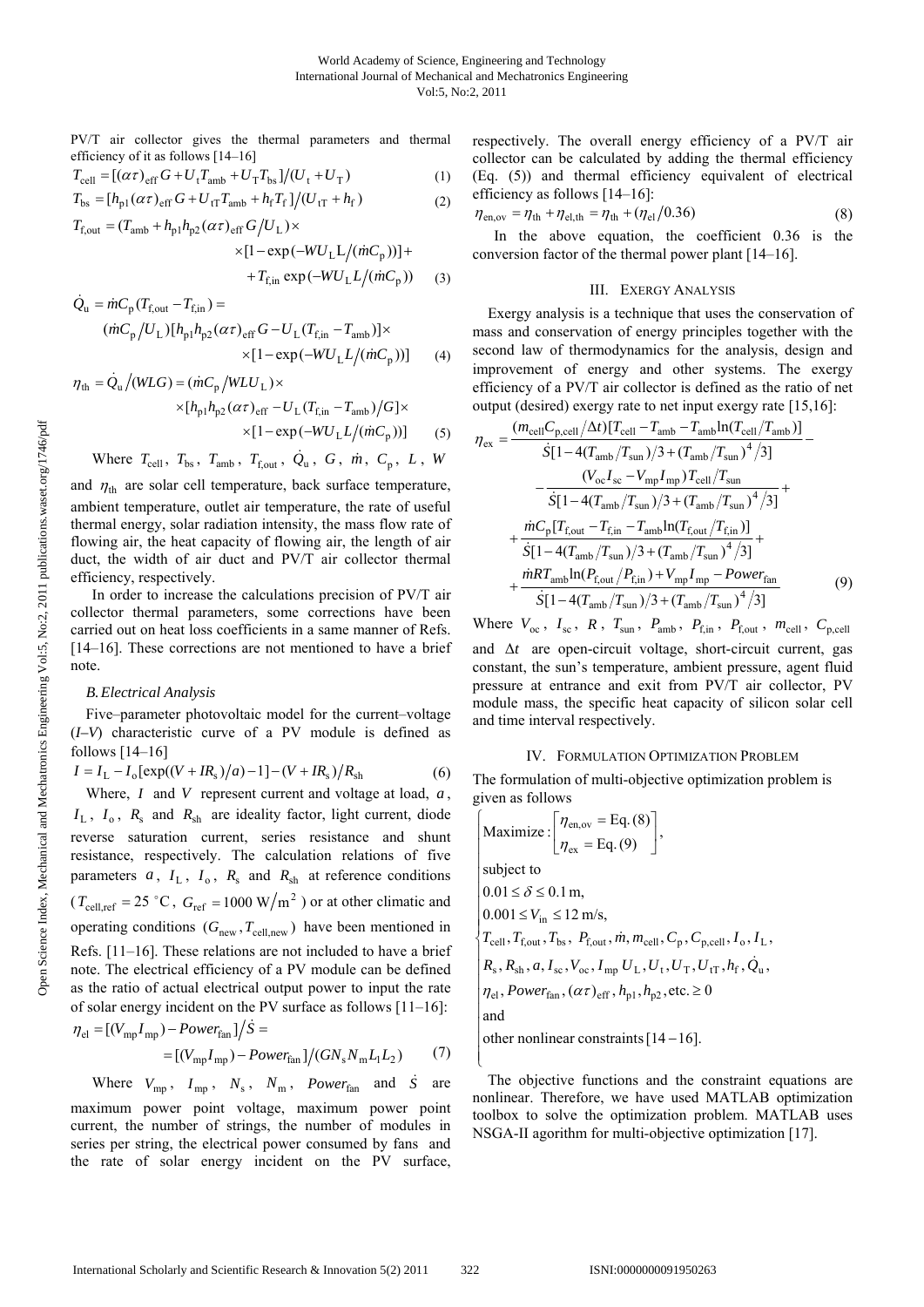#### V. SENSITIVITY ANALYSIS

Sensitivity analysis is the study of how the variation (uncertainty) in the output of a mathematical model can be apportioned, qualitatively or quantitatively, to different sources of variation in the input of the model [18]. Put another way, it is a technique for systematically changing parameters in a model to determine the effects of such changes. Dimensionless sensitivity analysis (logarithmic sensitivity analysis) is widely used in sciences because it allows one to compare the sensitivity of one output with respect to one parameter with the sensitivity of another output with respect to yet another parameter. If  $\eta = f(x_1, x_2, ..., x_n)$  then dimensionless sensitivity analysis with respect to parameter  $x_i$  defined as follows:

$$
\frac{\partial \ln(\eta)}{\partial \ln(x_i)} \approx \frac{\Delta \eta / \eta}{\Delta x_i / x_i} \tag{10}
$$

In this paper the dimensionless sensitivity analysis is used in the results of multi-objective optimization in order to obtain non-sensitive solutions from energy or exergy point of view.

#### VI. RESULTS AND DISCUSSION

#### *A.Experimental Validation*

The experimental results of Joshi et al. [9] for a PV/T air collector make it possible to verify the results obtained by our computer simulation. Related information about the validation process are found in Refs. [9,14–16]. In order to compare the simulated results with the experimental measurements, a root mean square percentage deviation (*RMS*) has been evaluated by following equation [14–16]:

$$
RMS = \sqrt{\sum [100 \times (X_{\text{sim,i}} - X_{\text{exp,i}})/X_{\text{sim,i}}]^2 / n}
$$
 (11)

Fig. 2 shows the experimental and simulated values of overall energy efficiency, thermal efficiency and electrical efficiency during the test day.<br>Index<sub>pre</sub>=Joshi et al. [9] & Index<sub>sim</sub> =Present work



efficiency, thermal efficiency and electrical efficiency during the test day

The simulated and experimental values of exergy efficiency during the test day are shown in Fig. 3.



Fig. 3 the simulated and experimental values of exergy efficiency during the test day

According to Fig. 2 and Fig. 3, it is observed that the numerical simulation results of this study are in good agreement with the experimental measurements of Joshi et al. [9]. Further, it is observed that the simulation results obtained in this paper is more precise than the one given by Joshi et al. [9].

# *B.Optimization and Sensitivity Analysis Results*

Fig. 4 shows the values of objective functions and decision variables in optimal Pareto front.



Fig. 4 the results of multi-objective optimization and sensitivity analysis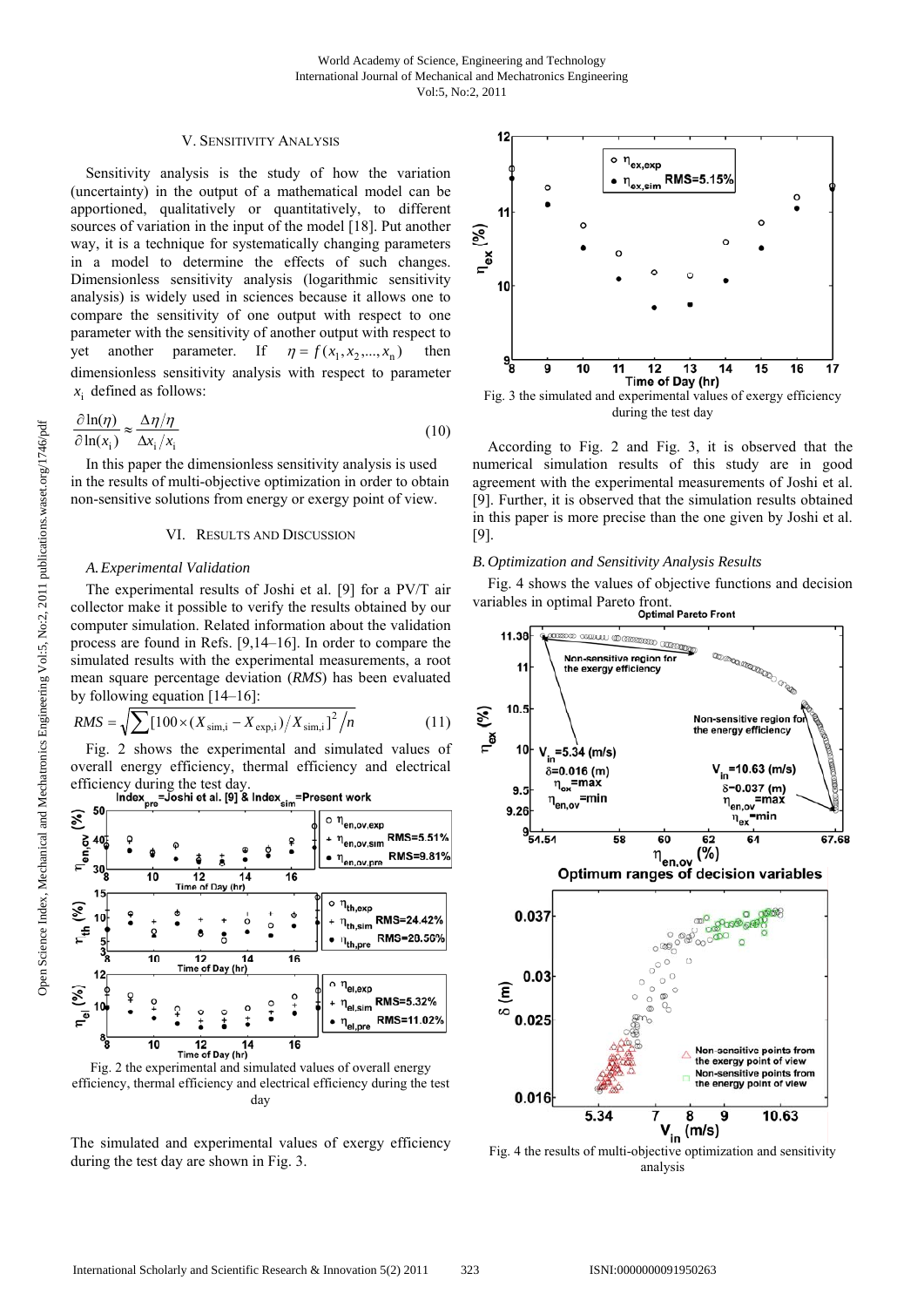The numerical range of the points shown in Fig. 4 is given in Table I. The non-sensitive regions of the energy efficiency or the exergy efficiency and the non-sensitive points from the energy or exergy point of view have been also indicated in the same figure.

| <b>TABLEI</b><br>THE RESULTS OF MULTI-OBJECTIVE OPTIMIZATION |                                               |
|--------------------------------------------------------------|-----------------------------------------------|
| Optimum range of decision<br>variables                       | Optimum range of objective<br>function        |
| $0.016 \le \delta \le 0.037$ m                               | $54.54 \leq \eta_{\text{en},ov} \leq 67.68\%$ |
| $5.34 \le V_{\text{in}} \le 10.63 \text{ m/s}$               | $9.26 \leq \eta_{\text{ex}} \leq 11.38\%$     |

Unlike the conventional multi-objective optimization algorithms, the NSAG-II algorithm gives a range for each decision variables. There are not superior between exiting points in each range from the perspective of Pareto optimal conditions. Each points shown in Fig. 4, introduce a vector of decision variables,  $\vec{X}(\delta, V_{\text{in}})$ . In other words, each decision variable can not be selected solely; designer should choose a vector of decision variables.

It is clear from Fig. 4 that choosing appropriate values for the decision variables, namely duct depth  $(\delta)$  and inlet air velocity  $(V_{in})$ , to obtain a better value of one objective would normally cause a worse value of another objective. This subject shows Pareto optimal conditions.

Designer can choose the desired vector of decision variables among optimal Pareto solutions according his considerations such as energy or exergy point of view, design limitations, economic costs, etc.

According to the results of sensitivity analysis (Fig. 4), the exergy efficiency can be increase from  $9.26\%$  to  $\sim 10.5\%$ , while the overall energy efficiency remains constant  $(-67.44\%)$ , approximatly. On the other hand, the overall energy can be increase from  $54.54\%$  to  $\sim 62\%$ , while the exergy efficiency has not sensible variations  $(\sim 11.31\%)$ . This subject is suitable from engineering design perspective. Because, it leads to non-sensitive selection from energy or exergy point of view.

### VII. CONCLUSIONS

On the basis of present study, the following conclusions have been drawn:

- The numerical simulation results of this study are in good agreement with the experimental measurements noted in the previous literature. Further, it is observed that the simulation results obtained in this paper is more precise than the one given by the previous literature.
- Unlike the conventional multi-objective optimization algorithms, the NSAG-II algorithm gives a range for each decision variables.
- The exergy efficiency can be increase from 9.26% to  $\sim$ 10.5%, while the overall energy efficiency remains constant  $(-67.44\%)$ , approximately. On the other hand, the overall energy can be increase from 54.54% to  $\sim 62\%$ , while the exergy efficiency has not sensible variations  $(\sim 11.31\%)$ . This subject is desired from

engineering design perspective. Because, designer can choose the desired vector of decision variables among optimal Pareto solutions according his considerations such as energy or exergy application, design limitations, economic costs, etc.

### **REFERENCES**

- [1] R. Petela, ''Exergy of Undiluted Thermal Radiation'', Solar Energy, 74, pp. 469–488, 2003.
- [2] R. Petela, "An Approach to the Exergy Analysis of Photosynthesis", Solar Energy, 82, pp. 311–328, 2008.
- [3] M. Wolf, ''Performance Analysis of Combined Heating and Photovoltaic Power Systems for Residences'', Energy Conversion and Management, 16, pp. 79–90, 1976.
- [4] T. Fujisawa, T. Tani, ''Annual Exergy Evaluation on Photovoltaic– Thermal Hybrid Collector'', Solar Energy Materials & Solar Cells, 47, pp. 135–148, 1997.
- [5] H. Saitoh, Y. Hamada, H. Kubota, M. Nakamura, K. Ochifuji, S. Yokoyama, K. Nagano, ''Field Experiments and Analyses on a Hybrid Solar Collector'', Applied Thermal Engineering, 23, pp. 2089–2105, 2003.
- [6] A .D. Sahin, I. Dincer, M. A. Rosen, ''Thermodynamic Analysis of Solar Photovoltaic Cell Systems'', Solar Energy Materials & Solar Cells, 91, pp 153–159, 2007.
- [7] A. S. Joshi, A. Tiwari, ''Energy and Exergy Efficiencies of a Hybrid Photovoltaic–Thermal (PV/T) Air Collector'', Renewable Energy, 32 (13), pp. 2223–2241, 2007.
- [8] S. Nayak, G. N. Tiwari, ''Energy and Exergy Analysis of Photovoltaic/Thermal Integrated with a Solar Greenhouse'', Energy and Buildings, 40 (11), pp. 2015–2021, 2008.
- [9] A. S. Joshi, A. Tiwari, G. N. Tiwari, I. Dincer, B. V. Reddy, ''Performance Evaluation of a Hybrid Photovoltaic Thermal (PV/T) (Glass-to-Glass) System'', International Journal Thermal Sciences, 48, pp. 154–164, 2009.
- [10] S. Dubey, S.C. Solanki, A. Tiwari, ''Energy and Exergy Analysis of PV/T Air Collectors Connected in Series'', Energy and Buildings, 41 (8), pp. 863–870, 2009.
- [11] F. Sarhaddi, S. Farahat, H. Ajam, A. Behzadmehr, ''Exergetic Optimization of a Solar Photovoltaic Array'', Journal of Thermodynamics, <doi:10.1155/2009/313561>, 2009.
- [12] F. Sarhaddi, S. Farahat, H. Ajam, A. Behzadmehr, ''Exergetic Performance Evaluation of a Solar Photovoltaic (PV) Array'', Australian Journal of Basic and Applied Sciences, 4 (3), pp. 502–519, 2010.
- [13] F. Sarhaddi, S. Farahat, H. Ajam, A. Behzadmehr, "Exergy Efficiency of a Solar Photovoltaic Array Based on Exergy Destructions'', Proceedings of the Institution of Mechanical Engineers, Part A: Journal of Power and Energy, 224 (6), 813–825, 2010.
- [14] F. Sarhaddi, S. Farahat, H. Ajam, A. Behzadmehr, M. Mahdavi Adeli, ''An Improved Thermal and Electrical Model for a Solar Photovoltaic Thermal (PV/T) Air Collector'', Applied Energy, 87, pp. 2328–2339, 2010.
- [15] F. Sarhaddi, S. Farahat, H. Ajam, A. Behzadmehr, ''Exergetic Performance Assessment of a Solar Photovoltaic Thermal (PV/T) Air Collector'', Energy and Buildings, 42, pp. 2184–2199, 2010.
- [16] F. Sarhaddi, S. Farahat, H. Ajam, A. Behzadmehr, ''Exergetic Optimization of a Solar Photovoltaic Thermal (PV/T) Air Collector'', International Journal of Energy Research, <doi: 10.1002/er.1727>, Article in press, 2010.
- [17] The MathWorks, Inc., MATLAB R2010a, Available from: <www.mathworks.com>, 2010.
- [18] A. Saltelli, M. Ratto, T. Andres, F. Campolongo, J. Cariboni, D. Gatelli, M. Saisana, S. Tarantola, *Global Sensitivity Analysis*. The Primer, John Wiley & Sons, 2008.